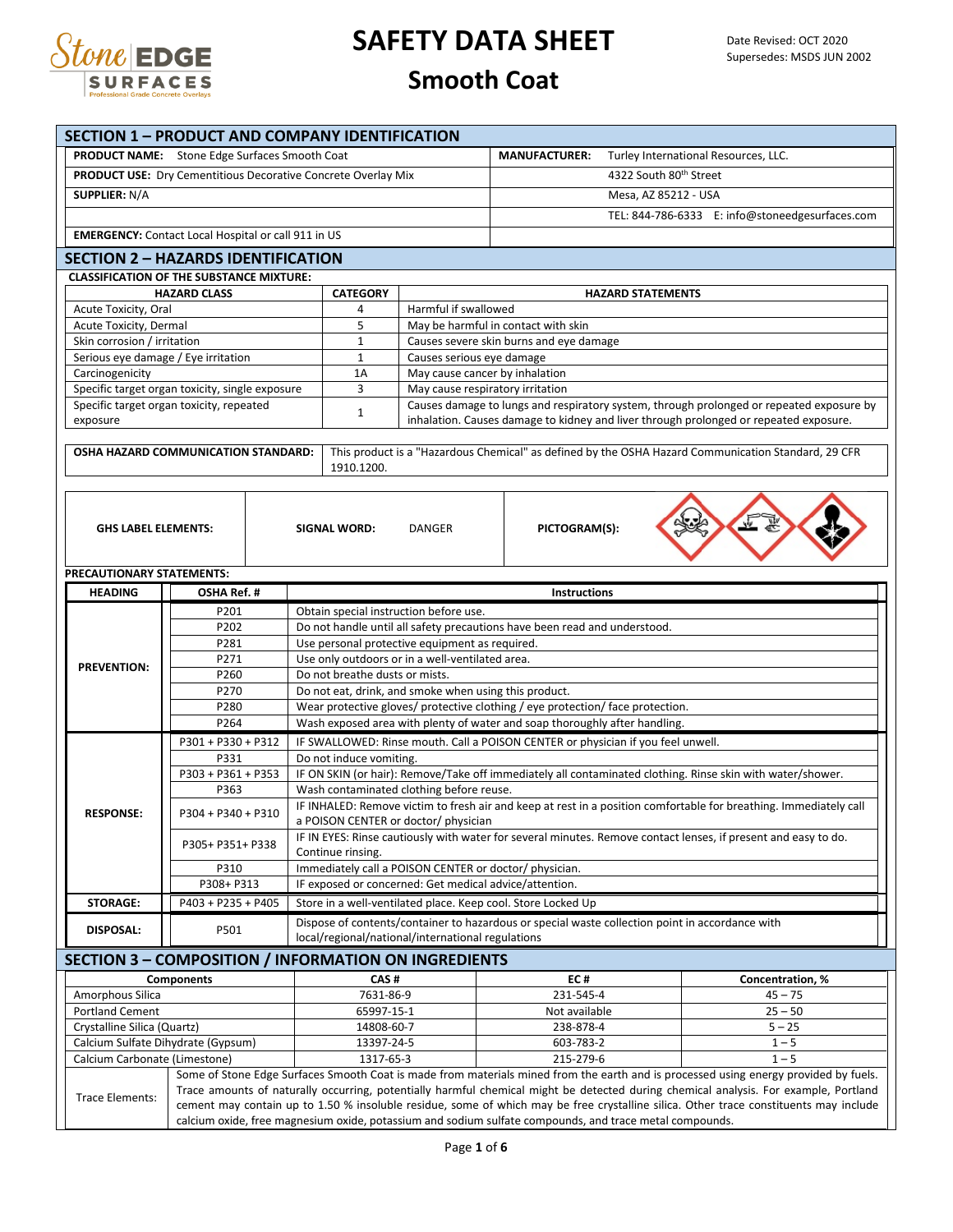

| <b>SECTION 4 – FIRST AID MEASURES</b>                              |                                                                                                                                                                                                                                                                                                                                                                                                                                                                                                                                                                                                                                                                                                                                                                                                                                                                                                                                                                                                                                                                                                                                                                                                                                                                                                                                                                                                                                                                                 |                                                                                                                                                                      |  |  |  |  |
|--------------------------------------------------------------------|---------------------------------------------------------------------------------------------------------------------------------------------------------------------------------------------------------------------------------------------------------------------------------------------------------------------------------------------------------------------------------------------------------------------------------------------------------------------------------------------------------------------------------------------------------------------------------------------------------------------------------------------------------------------------------------------------------------------------------------------------------------------------------------------------------------------------------------------------------------------------------------------------------------------------------------------------------------------------------------------------------------------------------------------------------------------------------------------------------------------------------------------------------------------------------------------------------------------------------------------------------------------------------------------------------------------------------------------------------------------------------------------------------------------------------------------------------------------------------|----------------------------------------------------------------------------------------------------------------------------------------------------------------------|--|--|--|--|
| <b>EMERGENCY INFORMATION: Stone Edge Surfaces Smooth Coat</b>      | EYES: Immediately flush eye thoroughly with water. Continue flushing eye for at least 15<br>is a gray or white cementitious mixture of cement, sand, silica,<br>minutes, including under lids, to remove all particles. Call physician immediately.<br>and Hydrated Magnesium-Aluminum-Iron-Silicate. When in<br>SKIN: Wash skin with cool water and pH-neutral soap or a mild detergent. Seek medical<br>treatment if irritation or inflammation develops or persists. Seek immediate medical<br>contact with moisture in eyes or on skin, or when mixed with<br>water, it becomes highly caustic (pH>12) and will damage or burn<br>treatment in the event of burns.<br>(as severely as third degree) the eyes or skin. Inhalation may<br><b>INHALATION:</b> Remove person to fresh air. If breathing is difficult, administer oxygen. If not<br>breathing, give artificial respiration. Seek medical help if coughing and other symptoms do<br>cause irritation to the moist mucous membranes of the nose,<br>not subside. Inhalation of large amounts of Spray Mix require immediate medical attention.<br>throat and upper respiratory system or may cause or may<br>aggravate certain lung diseases or conditions. Use exposure<br>INGESTION: Do not induce vomiting. If conscious, have victim drink plenty of water and call<br>controls or personal protection methods described in Section 8.<br>a physician immediately.<br><b>SECTION 5 - FIREFIGHTING MEASURES</b> |                                                                                                                                                                      |  |  |  |  |
|                                                                    |                                                                                                                                                                                                                                                                                                                                                                                                                                                                                                                                                                                                                                                                                                                                                                                                                                                                                                                                                                                                                                                                                                                                                                                                                                                                                                                                                                                                                                                                                 |                                                                                                                                                                      |  |  |  |  |
| <b>SUITABLE EXTINGUISHING MEDIA:</b>                               |                                                                                                                                                                                                                                                                                                                                                                                                                                                                                                                                                                                                                                                                                                                                                                                                                                                                                                                                                                                                                                                                                                                                                                                                                                                                                                                                                                                                                                                                                 | Use an extinguishing agent suitable for the surrounding fire.                                                                                                        |  |  |  |  |
| UNSUITABLE EXTINGUISHING MEDIA:                                    | Do not use water jet and halogenated compounds                                                                                                                                                                                                                                                                                                                                                                                                                                                                                                                                                                                                                                                                                                                                                                                                                                                                                                                                                                                                                                                                                                                                                                                                                                                                                                                                                                                                                                  |                                                                                                                                                                      |  |  |  |  |
| <b>SPECIFIC HAZARDS ARISING FROM THE</b><br><b>CHEMICAL:</b>       |                                                                                                                                                                                                                                                                                                                                                                                                                                                                                                                                                                                                                                                                                                                                                                                                                                                                                                                                                                                                                                                                                                                                                                                                                                                                                                                                                                                                                                                                                 | This product is non-flammable and non-combustible. Containers at risk from fire should be cooled with water<br>spray and, if possible, removed from the danger area. |  |  |  |  |
| <b>HAZARDUS COMBUSTION PRODUCTS:</b>                               | None.                                                                                                                                                                                                                                                                                                                                                                                                                                                                                                                                                                                                                                                                                                                                                                                                                                                                                                                                                                                                                                                                                                                                                                                                                                                                                                                                                                                                                                                                           |                                                                                                                                                                      |  |  |  |  |
| SPECIAL PROTECTIVE EQUIPMENT AND<br>PRECAUTIONS FOR FIRE-FIGHTERS: |                                                                                                                                                                                                                                                                                                                                                                                                                                                                                                                                                                                                                                                                                                                                                                                                                                                                                                                                                                                                                                                                                                                                                                                                                                                                                                                                                                                                                                                                                 | Firefighters should wear full protective gear.                                                                                                                       |  |  |  |  |
| <b>SECTION 6 - ACCIDENTAL RELEASE MEASURES</b>                     |                                                                                                                                                                                                                                                                                                                                                                                                                                                                                                                                                                                                                                                                                                                                                                                                                                                                                                                                                                                                                                                                                                                                                                                                                                                                                                                                                                                                                                                                                 |                                                                                                                                                                      |  |  |  |  |
| <b>EMEDCEMCY DOOCEDUDEC.</b>                                       |                                                                                                                                                                                                                                                                                                                                                                                                                                                                                                                                                                                                                                                                                                                                                                                                                                                                                                                                                                                                                                                                                                                                                                                                                                                                                                                                                                                                                                                                                 | Keep unnecessary and unnretacted nersennel from entering spill area. De not touch ex walk through spilled material                                                   |  |  |  |  |

| <b>EMERGENCY PROCEDURES:</b>          | Keep unnecessary and unprotected personnel from entering spill area. Do not touch or walk through spilled material.                                                                                                                                                                                                                                                                                                                                                 |
|---------------------------------------|---------------------------------------------------------------------------------------------------------------------------------------------------------------------------------------------------------------------------------------------------------------------------------------------------------------------------------------------------------------------------------------------------------------------------------------------------------------------|
| <b>PROTECTIVE EQUIPMENT:</b>          | Use exposure control and personal protection methods as described in Section 8. Ensure adequate<br>ventilation/exhaust extraction. Avoid inhalation of dust and contact with skin and eyes during clean up.                                                                                                                                                                                                                                                         |
| <b>PROPER METHODS OF CONTAINMENT:</b> | Collect dry material using a scoop. Avoid actions that cause dust to become airborne. Do not dry sweep. Avoid<br>inhalation of dust and contact with skin. Vacuum dust with equipment fitted with HEPA filter and place in a<br>designated labeled waste container. If material is wet, scrape up wet material and place in an appropriate container.<br>Allow the material to dry before disposal. For major spills: approach from upwind. Prevent wind dispersal. |
| <b>CLEANUP:</b>                       | Seal the container(s), remove from spill area and properly dispose of the waste material in accordance with existing<br>federal, state and local regulations.                                                                                                                                                                                                                                                                                                       |
| <b>ENVIRONMENTAL PRECAUTIONS:</b>     | Prevent from entering into soil, ditches, sewers, waterways and/or groundwater, basements or confined areas. Large<br>spills in waterways may be hazardous due to alkalinity of the certain components of the product. Inform the relevant<br>authorities if the product has accessed waterways or other natural areas. See Section 12 for more details.                                                                                                            |

|                                                 | <b>SECTION 7 - HANDLING AND STORAGE</b>                                                                                                                                                                                                                                                                                                                                                                                                                                                                                                                                                                                                                                                                                                                                                                                                                                                                                                                                                                                                                                                                        |
|-------------------------------------------------|----------------------------------------------------------------------------------------------------------------------------------------------------------------------------------------------------------------------------------------------------------------------------------------------------------------------------------------------------------------------------------------------------------------------------------------------------------------------------------------------------------------------------------------------------------------------------------------------------------------------------------------------------------------------------------------------------------------------------------------------------------------------------------------------------------------------------------------------------------------------------------------------------------------------------------------------------------------------------------------------------------------------------------------------------------------------------------------------------------------|
| <b>PRECAUTIONS FOR</b><br><b>SAFE HANDLING:</b> | Do not breathe dust. Use adequate ventilation and/or dust collection methods. Use all available work practices to control dust exposures,<br>such as water sprays. Do not permit dust to collect on walls, floors, sills, ledges, machinery, or equipment. Avoid breakage of bagged<br>material or spills of bulk material. Wear appropriate respiratory, eye and skin protection. Avoid contact with skin and eyes. Wash hands<br>thoroughly after handling. Eating, drinking and smoking should be prohibited in areas where this material is handled, stored and<br>processed. Hands and/or face should be washed before eating, drinking and smoking and at the end of the shift. Remove contaminated<br>clothing and protective equipment before entering eating areas. Wash or vacuum clothing when becomes dusty. Persons with a history<br>of skin sensitization problems should not be employed in any process in which this product is used. Avoid exposure by obtaining and<br>following special instructions before use. Do not handle until all safety precautions have been read and understood. |
| <b>PRECAUTIONS FOR</b><br><b>STORAGE:</b>       | Store in original or approved alternative container protected from direct sunlight in a dry, cool and well-ventilated area away from<br>incompatible materials (see below for details) and food and drink. Keep container tightly closed and sealed until ready for use. Containers<br>that have been opened must be carefully resealed. Store bags to avoid accidental tearing, breaking, or bursting. Avoid windblown dust<br>by shielding or covering outdoor stockpiles. Protect from getting wet from atmospheric moisture and other sources.                                                                                                                                                                                                                                                                                                                                                                                                                                                                                                                                                             |
| <b>INCOMPATIBILITIES:</b>                       | Silica reacts violently with powerful oxidizing agents such as hydrofluoric acid, fluorine, boron trifluoride, chlorine trifluoride,<br>manganese trifluoride, oxygen difluoride, hydrogen peroxide, acetylene, ammonia yielding possible fire and/or explosions. Silicates<br>dissolve readily in hydrofluoric acid producing a corrosive gas silicon tetrafluoride.<br>Portland Cement is highly alkaline and will react with acids to produce a violent, heat-generating reaction. Released toxic gases or<br>vapors will depend on the acid involved. Aluminum powder and other alkali and alkaline earth elements will react in wet mortar or<br>concrete, liberating hydrogen gas. Reacts slowly with water forming hydrated compounds, releasing heat and producing a strong<br>alkaline solution until reaction is substantially complete.<br>Calcium Sulfate Dihydrate (Gypsum): Reacts with Aluminum (at high temperatures), diazomethane.<br>Calcium Carbonate (Limestone) ignites on contact with fluorine and is incompatible with acids, alum, ammonium salts, and<br>magnesium                  |
|                                                 |                                                                                                                                                                                                                                                                                                                                                                                                                                                                                                                                                                                                                                                                                                                                                                                                                                                                                                                                                                                                                                                                                                                |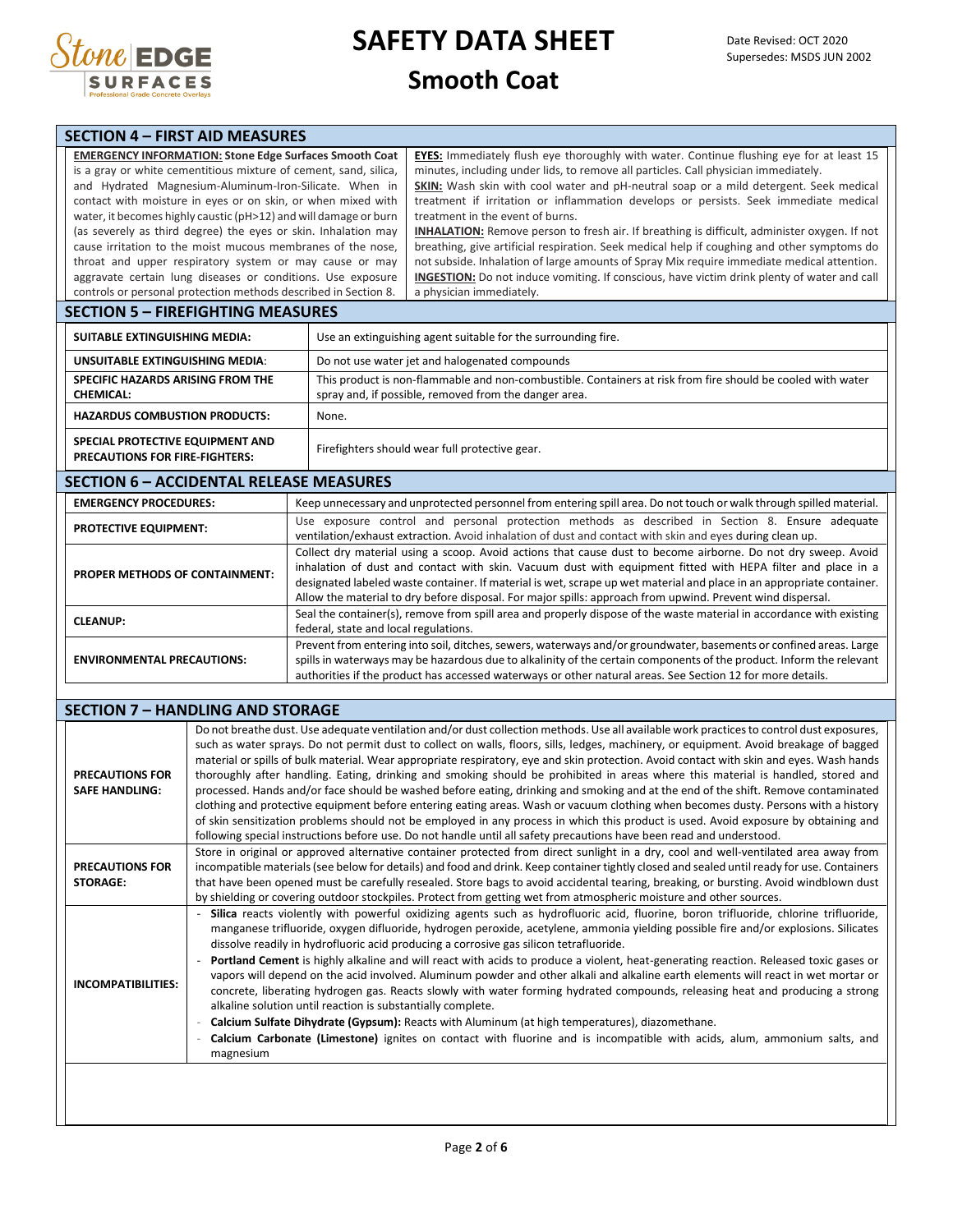

| <b>SECTION 8 - PRECAUTIONS TO CONTROL EXPOSURE / PERSONAL PROTECTION</b> |                                                                                                                                                                                                                                                                                                                                                                                                                                                                                                                                                                                                                                                                                                                                                                                                                                                                                                                                                      |                                               |                                            |                                                                       |                                 |                                                                                |                   |                                                                                                                                                                                                                                                                 |                                                           |
|--------------------------------------------------------------------------|------------------------------------------------------------------------------------------------------------------------------------------------------------------------------------------------------------------------------------------------------------------------------------------------------------------------------------------------------------------------------------------------------------------------------------------------------------------------------------------------------------------------------------------------------------------------------------------------------------------------------------------------------------------------------------------------------------------------------------------------------------------------------------------------------------------------------------------------------------------------------------------------------------------------------------------------------|-----------------------------------------------|--------------------------------------------|-----------------------------------------------------------------------|---------------------------------|--------------------------------------------------------------------------------|-------------------|-----------------------------------------------------------------------------------------------------------------------------------------------------------------------------------------------------------------------------------------------------------------|-----------------------------------------------------------|
| OSHA's PERMISSABLE EXPOSURE LIMITS (PEL)                                 |                                                                                                                                                                                                                                                                                                                                                                                                                                                                                                                                                                                                                                                                                                                                                                                                                                                                                                                                                      |                                               |                                            |                                                                       |                                 |                                                                                |                   |                                                                                                                                                                                                                                                                 |                                                           |
| <b>COMPONENTS</b>                                                        |                                                                                                                                                                                                                                                                                                                                                                                                                                                                                                                                                                                                                                                                                                                                                                                                                                                                                                                                                      | CAS#                                          |                                            | <b>OSHA PEL</b><br>$mg/m^{3(e)}$                                      |                                 | Cal/OSHA PEL<br>8-hour TWA,<br>mg/m <sup>3</sup>                               |                   | <b>NIOSH REL</b><br>Up to 10-hour TWA,<br>mg/m <sup>3</sup>                                                                                                                                                                                                     | <b>ACGIH 2017</b><br>TLV 8hrs TWA,<br>mg/m <sup>3</sup>   |
| Amorphous Silica                                                         |                                                                                                                                                                                                                                                                                                                                                                                                                                                                                                                                                                                                                                                                                                                                                                                                                                                                                                                                                      | 7631-86-9                                     | .05 mg/ $m3$                               |                                                                       |                                 | (Total Dust) 10 mg/m <sup>3</sup><br>(Respirable fraction) 5 mg/m <sup>3</sup> |                   | No Data                                                                                                                                                                                                                                                         | No Data                                                   |
| <b>Portland Cement</b>                                                   |                                                                                                                                                                                                                                                                                                                                                                                                                                                                                                                                                                                                                                                                                                                                                                                                                                                                                                                                                      | 65997-15-1                                    | (Total Dust) 10<br>(Respirable fraction) 5 |                                                                       |                                 | (Total Dust) 10 mg/m <sup>3</sup><br>(Respirable fraction) 5 mg/m <sup>3</sup> |                   | (Total Dust) 10 mg/m <sup>3</sup><br>(Respirable fraction)<br>5 mg/m $3$                                                                                                                                                                                        | 1 mg/m $3$ (no<br>asbestos $< 1\%$<br>crystalline silica) |
| Calcium Sulfate Dihydrate (Gypsum)                                       |                                                                                                                                                                                                                                                                                                                                                                                                                                                                                                                                                                                                                                                                                                                                                                                                                                                                                                                                                      | 13397-24-5                                    | (Total Dust) 15<br>(Respirable fraction) 5 |                                                                       |                                 | (Total Dust) 10 mg/m <sup>3</sup><br>(Respirable fraction) 5                   |                   | (Total Dust) 10 mg/m <sup>3</sup><br>(Respirable fraction) 5                                                                                                                                                                                                    | No Data                                                   |
| Calcium Carbonate (Limestone)                                            |                                                                                                                                                                                                                                                                                                                                                                                                                                                                                                                                                                                                                                                                                                                                                                                                                                                                                                                                                      | 1317-65-3                                     |                                            | 15                                                                    |                                 | $10 \text{ mg/m}^3$                                                            |                   | $10 \text{ mg/m}^3$                                                                                                                                                                                                                                             | No Data                                                   |
| Crystalline Silica (Quartz), Respirable                                  |                                                                                                                                                                                                                                                                                                                                                                                                                                                                                                                                                                                                                                                                                                                                                                                                                                                                                                                                                      | 14808-60-7                                    |                                            | No Data                                                               |                                 | .05 mg/m <sup>3</sup>                                                          |                   | .05 mg/m <sup>3</sup>                                                                                                                                                                                                                                           | .025 mg/m <sup>3</sup>                                    |
| <b>ENGINEERING CONTROLS:</b>                                             |                                                                                                                                                                                                                                                                                                                                                                                                                                                                                                                                                                                                                                                                                                                                                                                                                                                                                                                                                      | applicable limits.                            |                                            |                                                                       |                                 |                                                                                |                   | Avoid actions that cause dust to become airborne. Use local exhaust or general dilution ventilation to control exposure within                                                                                                                                  |                                                           |
| PERSONAL PROTECTIVE EQUIPMENT (PPE).                                     |                                                                                                                                                                                                                                                                                                                                                                                                                                                                                                                                                                                                                                                                                                                                                                                                                                                                                                                                                      |                                               |                                            |                                                                       |                                 |                                                                                |                   |                                                                                                                                                                                                                                                                 |                                                           |
|                                                                          |                                                                                                                                                                                                                                                                                                                                                                                                                                                                                                                                                                                                                                                                                                                                                                                                                                                                                                                                                      |                                               |                                            |                                                                       |                                 |                                                                                |                   | Use local exhaust or general dilution ventilation to control dust levels below applicable exposure limits. Minimize dispersal of                                                                                                                                |                                                           |
| <b>RESPIRATORY PROTECTION:</b>                                           |                                                                                                                                                                                                                                                                                                                                                                                                                                                                                                                                                                                                                                                                                                                                                                                                                                                                                                                                                      |                                               |                                            |                                                                       |                                 |                                                                                |                   | dust into air. If local or general ventilation is not adequate to control dust levels below applicable exposure limits or when dust                                                                                                                             |                                                           |
|                                                                          |                                                                                                                                                                                                                                                                                                                                                                                                                                                                                                                                                                                                                                                                                                                                                                                                                                                                                                                                                      |                                               |                                            | causes irritation or discomfort, use MSHA/NIOSH approved respirators. |                                 |                                                                                |                   |                                                                                                                                                                                                                                                                 |                                                           |
| <b>EYE PROTECTION:</b>                                                   |                                                                                                                                                                                                                                                                                                                                                                                                                                                                                                                                                                                                                                                                                                                                                                                                                                                                                                                                                      |                                               |                                            |                                                                       |                                 |                                                                                |                   | Wear safety glasses with side shields or goggles to avoid contact with eyes. In extreme dusty environments and unpredictable<br>environments, wear tight fitting unvented or indirectly vented goggles to avoid eye irritation or injury. Contact lenses should |                                                           |
|                                                                          |                                                                                                                                                                                                                                                                                                                                                                                                                                                                                                                                                                                                                                                                                                                                                                                                                                                                                                                                                      |                                               |                                            | not be worn when handling cement or cement containing products.       |                                 |                                                                                |                   |                                                                                                                                                                                                                                                                 |                                                           |
| <b>SKIN PROTECTION:</b>                                                  |                                                                                                                                                                                                                                                                                                                                                                                                                                                                                                                                                                                                                                                                                                                                                                                                                                                                                                                                                      |                                               |                                            |                                                                       |                                 |                                                                                |                   | Wear impervious abrasion and alkali-resistant gloves, boots, long sleeve shirt, long pants or other protective clothing to prevent<br>skin contact. Promptly remove clothing dusty with Spray Mix or clothing dampened with moisture mixed with Spray Mix, and  |                                                           |
|                                                                          |                                                                                                                                                                                                                                                                                                                                                                                                                                                                                                                                                                                                                                                                                                                                                                                                                                                                                                                                                      |                                               |                                            |                                                                       |                                 |                                                                                |                   | launder before re-use. If contact occurs, wash areas contacted by material with pH neutral soap and water.                                                                                                                                                      |                                                           |
| <b>SECTION 9 - PHYSICAL AND CHEMICAL PROPERTIES</b>                      |                                                                                                                                                                                                                                                                                                                                                                                                                                                                                                                                                                                                                                                                                                                                                                                                                                                                                                                                                      |                                               |                                            |                                                                       |                                 |                                                                                |                   |                                                                                                                                                                                                                                                                 |                                                           |
|                                                                          |                                                                                                                                                                                                                                                                                                                                                                                                                                                                                                                                                                                                                                                                                                                                                                                                                                                                                                                                                      |                                               |                                            |                                                                       |                                 |                                                                                |                   |                                                                                                                                                                                                                                                                 |                                                           |
| <b>VISCOSITY</b>                                                         |                                                                                                                                                                                                                                                                                                                                                                                                                                                                                                                                                                                                                                                                                                                                                                                                                                                                                                                                                      | Not Applicable<br><b>APPERANCE:</b>           |                                            |                                                                       |                                 |                                                                                |                   | Gray or White fine powder                                                                                                                                                                                                                                       |                                                           |
| <b>ODOR &amp; ODOR THRESHOLD:</b>                                        |                                                                                                                                                                                                                                                                                                                                                                                                                                                                                                                                                                                                                                                                                                                                                                                                                                                                                                                                                      | Odorless<br>$>1000^{\circ}$ C                 |                                            | <b>FLASH POINT:</b>                                                   |                                 |                                                                                | $>1000^{\circ}$ C | Not Applicable, Not Flammable, Not Combustible                                                                                                                                                                                                                  |                                                           |
| <b>BOILING POINT:</b>                                                    |                                                                                                                                                                                                                                                                                                                                                                                                                                                                                                                                                                                                                                                                                                                                                                                                                                                                                                                                                      |                                               |                                            | <b>MELTING POINT:</b>                                                 |                                 | <b>FLAMMABILITY (SOLID/GAS)</b>                                                |                   |                                                                                                                                                                                                                                                                 |                                                           |
| <b>EVAPORATION RATE:</b><br><b>VAPOR PRESSURE:</b>                       |                                                                                                                                                                                                                                                                                                                                                                                                                                                                                                                                                                                                                                                                                                                                                                                                                                                                                                                                                      | Not Applicable                                | Not applicable                             |                                                                       | pH (IN WATER): (ASTM D 1293-95) |                                                                                | $12 - 13$         | Not Applicable                                                                                                                                                                                                                                                  |                                                           |
| <b>VAPOR DENSITY:</b>                                                    |                                                                                                                                                                                                                                                                                                                                                                                                                                                                                                                                                                                                                                                                                                                                                                                                                                                                                                                                                      | Not applicable                                |                                            |                                                                       | <b>SOLUBILITY IN WATER:</b>     |                                                                                |                   | Slightly (0.1%-1.0%)                                                                                                                                                                                                                                            |                                                           |
| <b>RELATIVE DENSITY</b>                                                  |                                                                                                                                                                                                                                                                                                                                                                                                                                                                                                                                                                                                                                                                                                                                                                                                                                                                                                                                                      | Not Applicable                                |                                            |                                                                       | <b>UPPER/LOWER FLAMMABILITY</b> |                                                                                |                   | Not Flammable, Not Explosive                                                                                                                                                                                                                                    |                                                           |
| PARTITION COEFFICIENT: n-octano/wtr.                                     |                                                                                                                                                                                                                                                                                                                                                                                                                                                                                                                                                                                                                                                                                                                                                                                                                                                                                                                                                      | Not Applicable                                |                                            | <b>AUTO IGNITION TEMPERATURE</b>                                      |                                 |                                                                                |                   | Not Flammable                                                                                                                                                                                                                                                   |                                                           |
| <b>SECTION 10 - STABILITY AND REACTIVITY</b>                             |                                                                                                                                                                                                                                                                                                                                                                                                                                                                                                                                                                                                                                                                                                                                                                                                                                                                                                                                                      |                                               |                                            |                                                                       |                                 |                                                                                |                   |                                                                                                                                                                                                                                                                 |                                                           |
| <b>CHEMICAL STABILITY:</b>                                               |                                                                                                                                                                                                                                                                                                                                                                                                                                                                                                                                                                                                                                                                                                                                                                                                                                                                                                                                                      |                                               |                                            |                                                                       |                                 | Product is stable under recommended storage conditions. Keep dry until used.   |                   |                                                                                                                                                                                                                                                                 |                                                           |
|                                                                          |                                                                                                                                                                                                                                                                                                                                                                                                                                                                                                                                                                                                                                                                                                                                                                                                                                                                                                                                                      |                                               |                                            |                                                                       |                                 |                                                                                |                   |                                                                                                                                                                                                                                                                 |                                                           |
| <b>CHEMICAL REACTIVITY:</b>                                              | Hazardous Polymerization:<br>Will not occur.                                                                                                                                                                                                                                                                                                                                                                                                                                                                                                                                                                                                                                                                                                                                                                                                                                                                                                         |                                               |                                            |                                                                       |                                 |                                                                                |                   |                                                                                                                                                                                                                                                                 |                                                           |
|                                                                          | Corrosion to Metals:<br><b>Oxidizing Properties:</b>                                                                                                                                                                                                                                                                                                                                                                                                                                                                                                                                                                                                                                                                                                                                                                                                                                                                                                 |                                               |                                            |                                                                       |                                 | Has corrosive effects to metal.<br>Not classified as oxidizing.                |                   |                                                                                                                                                                                                                                                                 |                                                           |
|                                                                          |                                                                                                                                                                                                                                                                                                                                                                                                                                                                                                                                                                                                                                                                                                                                                                                                                                                                                                                                                      |                                               |                                            |                                                                       |                                 |                                                                                |                   |                                                                                                                                                                                                                                                                 |                                                           |
| <b>CONDITIONS TO</b>                                                     |                                                                                                                                                                                                                                                                                                                                                                                                                                                                                                                                                                                                                                                                                                                                                                                                                                                                                                                                                      |                                               |                                            |                                                                       |                                 |                                                                                |                   | Unintentional contact with water or high humidity. Contact with water will result in hydration and produces (caustic) calcium                                                                                                                                   |                                                           |
| <b>AVOID:</b>                                                            |                                                                                                                                                                                                                                                                                                                                                                                                                                                                                                                                                                                                                                                                                                                                                                                                                                                                                                                                                      | hydroxide and heat. Avoid generation of dust. |                                            |                                                                       |                                 |                                                                                |                   |                                                                                                                                                                                                                                                                 |                                                           |
| <b>INCOMPATIBILITY:</b>                                                  | Silica reacts violently with powerful oxidizing agents such as hydrofluoric acid, fluorine, boron trifluoride, chlorine trifluoride,<br>manganese trifluoride, oxygen difluoride, hydrogen peroxide, acetylene, ammonia yielding possible fire and/or explosions.<br>Silicates dissolve readily in hydrofluoric acid producing a corrosive gas silicon tetrafluoride.<br>Portland Cement is highly alkaline and will react with acids to produce a violent, heat-generating reaction. Released toxic gases<br>or vapors will depend on the acid involved. Aluminum powder and other alkali and alkaline earth elements will react in wet mortar<br>or concrete, liberating hydrogen gas. Reacts slowly with water forming hydrated compounds, releasing heat and producing a<br>strong alkaline solution until reaction is substantially complete.<br>Calcium Sulfate Dihydrate (Gypsum): Reacts with Aluminum (at high temperatures), diazomethane. |                                               |                                            |                                                                       |                                 |                                                                                |                   |                                                                                                                                                                                                                                                                 |                                                           |
| <b>HAZARDOUS</b><br><b>DECOMPOSITION:</b>                                | Calcium Carbonate (Limestone) ignites on contact with fluorine and is incompatible with acids, alum, ammonium salts, and<br>magnesium<br>Will not spontaneously occur. Adding water results in hydration and produces (caustic) calcium hydroxide. Under normal conditions<br>of storage and use, hazardous decomposition products should not be produced. In fire conditions, depending on temperature, air<br>supply and presence of other materials, decomposition products can include, but are not limited to carbon dioxide, carbon monoxide,<br>silica oxides, sulfur oxides, metal oxides.                                                                                                                                                                                                                                                                                                                                                   |                                               |                                            |                                                                       |                                 |                                                                                |                   |                                                                                                                                                                                                                                                                 |                                                           |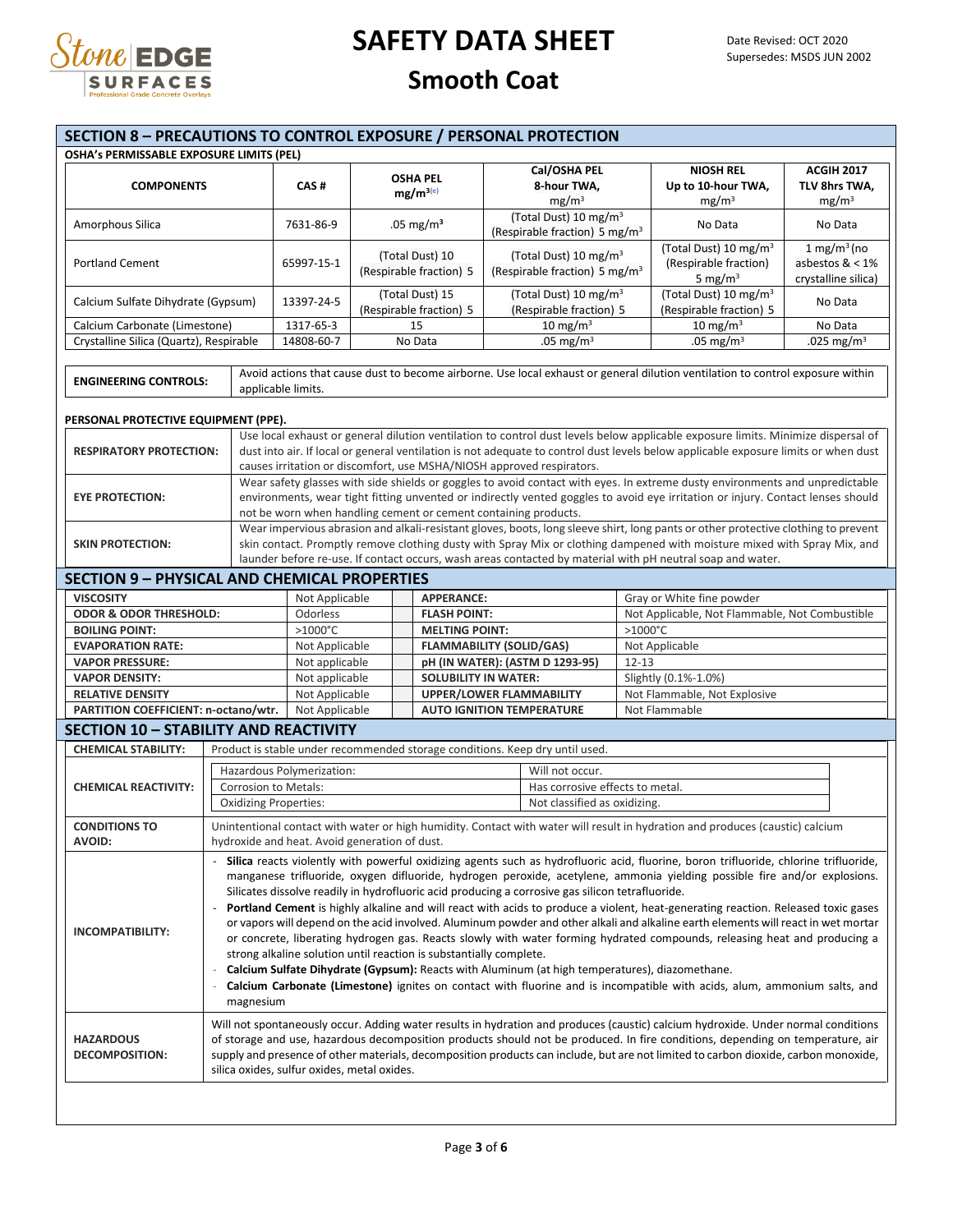

|                                 | <b>SECTION 11 - TOXOCOLOGY INFORMATION</b>                                                                                                                                |                   |                                                                                                                                                                                                                                                                                                                                                                                                                                                                                                                                                                                                                                                                                                                                                                                                |                                                              |                                                                                                       |                                                                                                                                                                                                                                                                                             |  |  |  |
|---------------------------------|---------------------------------------------------------------------------------------------------------------------------------------------------------------------------|-------------------|------------------------------------------------------------------------------------------------------------------------------------------------------------------------------------------------------------------------------------------------------------------------------------------------------------------------------------------------------------------------------------------------------------------------------------------------------------------------------------------------------------------------------------------------------------------------------------------------------------------------------------------------------------------------------------------------------------------------------------------------------------------------------------------------|--------------------------------------------------------------|-------------------------------------------------------------------------------------------------------|---------------------------------------------------------------------------------------------------------------------------------------------------------------------------------------------------------------------------------------------------------------------------------------------|--|--|--|
|                                 |                                                                                                                                                                           |                   |                                                                                                                                                                                                                                                                                                                                                                                                                                                                                                                                                                                                                                                                                                                                                                                                |                                                              |                                                                                                       |                                                                                                                                                                                                                                                                                             |  |  |  |
|                                 | LIKELY ROUTES OF EXPOSURE:                                                                                                                                                |                   |                                                                                                                                                                                                                                                                                                                                                                                                                                                                                                                                                                                                                                                                                                                                                                                                | Skin and Eye Contact, Inhalation and Ingestion.              |                                                                                                       |                                                                                                                                                                                                                                                                                             |  |  |  |
| <b>SYMPTOMS OF EXPOSURE:</b>    |                                                                                                                                                                           |                   |                                                                                                                                                                                                                                                                                                                                                                                                                                                                                                                                                                                                                                                                                                                                                                                                |                                                              |                                                                                                       |                                                                                                                                                                                                                                                                                             |  |  |  |
|                                 | INGESTION:<br><b>INHALATION:</b><br><b>SKIN CORROSION</b><br><b>SKIN IRRITATION</b>                                                                                       |                   | Harmful if swallowed. Adverse symptoms may include burns to mouth, throat and stomach, abdominal pain,<br>nausea and diarrhea. Although inadvertent ingestion of small quantities of wet concrete or its dry ingredients<br>are not known to be harmful, ingestion of larger quantities can be harmful and requires immediate medical<br>attention                                                                                                                                                                                                                                                                                                                                                                                                                                             |                                                              |                                                                                                       |                                                                                                                                                                                                                                                                                             |  |  |  |
|                                 |                                                                                                                                                                           |                   | May cause respiratory tract irritation and coughing. Some ingredients may contain trace amounts of crystalline<br>silica. Exposure to these ingredients in excess of the applicable TLV or PEL (see Section 2) may cause or<br>aggravate other lung conditions. Exposure to Portland cement may cause irritation to the moist mucous<br>membranes of the nose, throat, and upper respiratory system. It may also leave unpleasant deposits in the<br>nose. May cause allergy or asthma symptoms or breathing difficulties if inhaled.                                                                                                                                                                                                                                                          |                                                              |                                                                                                       |                                                                                                                                                                                                                                                                                             |  |  |  |
| <b>ACUTE</b><br><b>TOXICITY</b> |                                                                                                                                                                           |                   | Exposure during the handling or mixing of the dry ingredients may cause drying of the skin with consequent<br>mild irritation or more significant effects attributable to aggravation of other conditions. Exposure to wet<br>concrete may cause more severe skin effects including thickening, cracking or fissuring of the skin. Prolonged<br>exposure can cause severe skin damage in the form of (caustic) chemical burns. May cause skin burns. A more<br>severe response may be expected if skin is abraded (scratched or cut). The response may appear in a variety<br>of forms ranging from a mild rash to severe skin ulcers. Persons already sensitized may react to their first<br>contact with the product. Other persons may first experience this effect after years of contact. |                                                              |                                                                                                       |                                                                                                                                                                                                                                                                                             |  |  |  |
|                                 | <b>SERIOUS EYE DAMAGE &amp;</b><br><b>IRRITATION</b>                                                                                                                      |                   |                                                                                                                                                                                                                                                                                                                                                                                                                                                                                                                                                                                                                                                                                                                                                                                                | from moderate eye irritation to chemical burns and blindness |                                                                                                       | Wet or Dry product may cause serious eye damage. Adverse symptoms may include tearing, redness, pain and<br>in the worst case blindness. Dust may cause abrasion of the cornea. wet concrete may cause effects ranging                                                                      |  |  |  |
|                                 | <b>SPECIFIC TARGET ORGAN</b><br><b>GENERAL TOXICITY:</b><br><b>SINGLE EXPOSURE:</b><br><b>SPECIFIC TARGET ORGAN</b><br><b>GENERAL TOXICITY:</b><br><b>REPEAT EXPOSURE</b> |                   | This product contains components that may cause respiratory tract irritation after single exposure.                                                                                                                                                                                                                                                                                                                                                                                                                                                                                                                                                                                                                                                                                            |                                                              |                                                                                                       |                                                                                                                                                                                                                                                                                             |  |  |  |
|                                 |                                                                                                                                                                           |                   | This product contains components that may cause respiratory tract irritation (asthma, bronchitis, emphysema,<br>and chronic obstructive pulmonary disease), lung disease or lung cancer, kidney disease, tuberculosis, silicosis,<br>autoimmune and kidney diseases after prolonged and repeat exposure to airborne free respirable crystalline<br>silica if product is handled without adequate protection.                                                                                                                                                                                                                                                                                                                                                                                   |                                                              |                                                                                                       |                                                                                                                                                                                                                                                                                             |  |  |  |
|                                 | <b>ASPIRATION HAZARD:</b>                                                                                                                                                 |                   | Not an aspiration hazard.                                                                                                                                                                                                                                                                                                                                                                                                                                                                                                                                                                                                                                                                                                                                                                      |                                                              |                                                                                                       |                                                                                                                                                                                                                                                                                             |  |  |  |
|                                 |                                                                                                                                                                           |                   |                                                                                                                                                                                                                                                                                                                                                                                                                                                                                                                                                                                                                                                                                                                                                                                                |                                                              |                                                                                                       |                                                                                                                                                                                                                                                                                             |  |  |  |
|                                 | <b>Respiratory and</b>                                                                                                                                                    |                   | This product contains trace amounts of chemical (impurity) that is reported to be a skin sensitizer. Chromium (VI)                                                                                                                                                                                                                                                                                                                                                                                                                                                                                                                                                                                                                                                                             |                                                              |                                                                                                       |                                                                                                                                                                                                                                                                                             |  |  |  |
|                                 | <b>Skin Sensitizer:</b><br><b>Generative Cell</b>                                                                                                                         |                   | Compounds, CAS #: 18540-29-9: skin sensitizer; present in Portland Cement at level <0.1%                                                                                                                                                                                                                                                                                                                                                                                                                                                                                                                                                                                                                                                                                                       |                                                              |                                                                                                       |                                                                                                                                                                                                                                                                                             |  |  |  |
|                                 | <b>Mutagenicity</b>                                                                                                                                                       |                   |                                                                                                                                                                                                                                                                                                                                                                                                                                                                                                                                                                                                                                                                                                                                                                                                | Risk to humans is not expected from exposure to this product |                                                                                                       |                                                                                                                                                                                                                                                                                             |  |  |  |
|                                 |                                                                                                                                                                           |                   |                                                                                                                                                                                                                                                                                                                                                                                                                                                                                                                                                                                                                                                                                                                                                                                                |                                                              | IARC:                                                                                                 | Group 1 (Carcinogenic to humans)                                                                                                                                                                                                                                                            |  |  |  |
|                                 |                                                                                                                                                                           |                   |                                                                                                                                                                                                                                                                                                                                                                                                                                                                                                                                                                                                                                                                                                                                                                                                | Crystalline Silica<br>(QUARTZ),<br>CAS #: 14808-60-7:        | NTP:                                                                                                  | Known to be a Human Carcinogen (Respirable<br>size)                                                                                                                                                                                                                                         |  |  |  |
|                                 |                                                                                                                                                                           |                   |                                                                                                                                                                                                                                                                                                                                                                                                                                                                                                                                                                                                                                                                                                                                                                                                |                                                              | ACGIH:                                                                                                | Group A2 (Suspected Human Carcinogen)                                                                                                                                                                                                                                                       |  |  |  |
| <b>CHRONIC</b>                  |                                                                                                                                                                           |                   |                                                                                                                                                                                                                                                                                                                                                                                                                                                                                                                                                                                                                                                                                                                                                                                                |                                                              | NIOSH:                                                                                                | Potential occupational carcinogen                                                                                                                                                                                                                                                           |  |  |  |
| <b>TOXICITY</b>                 | Carcinogenicity:                                                                                                                                                          |                   | This product contains<br>components reported<br>to be carcinogenic to                                                                                                                                                                                                                                                                                                                                                                                                                                                                                                                                                                                                                                                                                                                          | Amorphous Silica,<br>CAS #: 7631-86-9:                       | IARC:                                                                                                 | Group 3 (Not Classifiable as to its<br>Carcinogenicity to Humans)                                                                                                                                                                                                                           |  |  |  |
|                                 |                                                                                                                                                                           | humans. Group 1). |                                                                                                                                                                                                                                                                                                                                                                                                                                                                                                                                                                                                                                                                                                                                                                                                | <b>Portland Cement</b><br>CAS # 65997-15-1                   | <b>ACGIH</b>                                                                                          | A4 - Not Classifiable as a Human Carcinogen                                                                                                                                                                                                                                                 |  |  |  |
|                                 |                                                                                                                                                                           |                   |                                                                                                                                                                                                                                                                                                                                                                                                                                                                                                                                                                                                                                                                                                                                                                                                | Chromium (VI)<br>Compounds,<br>CAS #: 18540-29-9:            | IARC:<br>Group 1 (Carcinogenic to humans)                                                             |                                                                                                                                                                                                                                                                                             |  |  |  |
|                                 |                                                                                                                                                                           |                   |                                                                                                                                                                                                                                                                                                                                                                                                                                                                                                                                                                                                                                                                                                                                                                                                | Titanium dioxide,<br>CAS #: 13463-67-7:                      | IARC:<br>Group 2B (Possibly Carcinogenic to Humans)<br>Not classifiable as human carcinogen<br>ACGIH: |                                                                                                                                                                                                                                                                                             |  |  |  |
| Reproductive<br>Toxicity:       |                                                                                                                                                                           |                   |                                                                                                                                                                                                                                                                                                                                                                                                                                                                                                                                                                                                                                                                                                                                                                                                |                                                              |                                                                                                       | Risk to humans is not expected from exposure to this product. However, this product contains trace amounts of chemical (impurities) that<br>are reported to cause developmental issues. Chromium (VI) Compounds, CAS #: 18540-29-9 and Methyl alcohol, CAS #: 67-56-1                       |  |  |  |
| General<br>Product<br>Warning:  |                                                                                                                                                                           |                   |                                                                                                                                                                                                                                                                                                                                                                                                                                                                                                                                                                                                                                                                                                                                                                                                |                                                              |                                                                                                       | May cause cancer. Prolonged and repeated exposure to airborne free respirable crystalline silica can result in lung disease and/or lung cancer.<br>IARC states that crystalline silica in the form of quartz or cristobalite from occupational sources is carcinogenic to humans (Group 1). |  |  |  |
|                                 |                                                                                                                                                                           |                   |                                                                                                                                                                                                                                                                                                                                                                                                                                                                                                                                                                                                                                                                                                                                                                                                |                                                              |                                                                                                       |                                                                                                                                                                                                                                                                                             |  |  |  |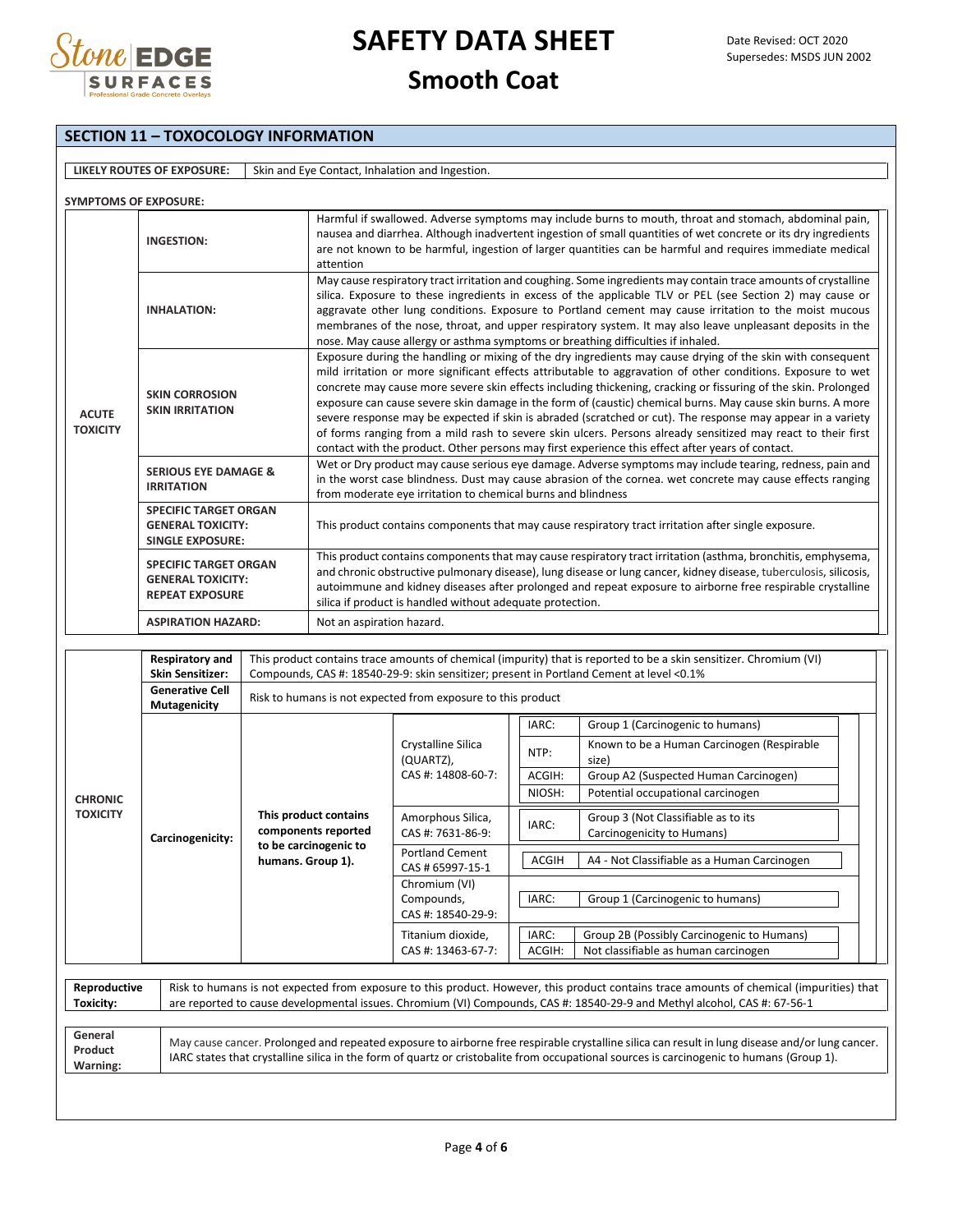

| <b>SECTIONS 12 - ECOLOGICAL INFORMATION</b>                    |                                                                                                                   |                                                                                                                                                                                                                                                                               |  |  |  |  |  |  |  |
|----------------------------------------------------------------|-------------------------------------------------------------------------------------------------------------------|-------------------------------------------------------------------------------------------------------------------------------------------------------------------------------------------------------------------------------------------------------------------------------|--|--|--|--|--|--|--|
| <b>ECOTOXICITY</b>                                             |                                                                                                                   | Not classified as environmentally hazardous. However, this does not exclude the possibility that large or frequent spills<br>can have a harmful or damaging effect on the environment.                                                                                        |  |  |  |  |  |  |  |
| PERSISTENCE AND DEGRADABILITY:                                 |                                                                                                                   | No information available for the product, believed to be not readily biodegradable by OECD criteria.                                                                                                                                                                          |  |  |  |  |  |  |  |
| <b>BIOACCUMULATIVE POTENTIAL:</b>                              |                                                                                                                   | No information is available for the product, but it is believed that no significant accumulation in organisms is expected                                                                                                                                                     |  |  |  |  |  |  |  |
| <b>MOBILITY IN SOIL:</b>                                       |                                                                                                                   | No information is available for the product, but it is believed that mobility in soil is not expected                                                                                                                                                                         |  |  |  |  |  |  |  |
| <b>OTHER ADVERSE EFFECTS:</b>                                  |                                                                                                                   | No information is available for the product                                                                                                                                                                                                                                   |  |  |  |  |  |  |  |
|                                                                |                                                                                                                   |                                                                                                                                                                                                                                                                               |  |  |  |  |  |  |  |
| Crystalline Silica                                             |                                                                                                                   | ECOTOXICITY TEST RESULTS: No information is available for this product mixture. Results for components, where available:                                                                                                                                                      |  |  |  |  |  |  |  |
| (Quartz),<br>CAS #: 14808-60-7                                 | Not known to be ecotoxic; no data suggests that is toxic to birds, fish, invertebrates, microorganisms or plants. |                                                                                                                                                                                                                                                                               |  |  |  |  |  |  |  |
|                                                                |                                                                                                                   | Not classified as environmentally hazardous; However, this does not exclude harmful or damaging effect on the environment in the<br>case of large or frequent spills.                                                                                                         |  |  |  |  |  |  |  |
| Calcium Sulfate<br>Dihydrate (Gypsum),                         |                                                                                                                   | Fish: LC50 (Fathead minnow), 96hrs: >1970 mg/L.                                                                                                                                                                                                                               |  |  |  |  |  |  |  |
| CAS #:13397-24-5                                               |                                                                                                                   | Biodegradability: Not applicable for the salt of inorganic compounds.                                                                                                                                                                                                         |  |  |  |  |  |  |  |
|                                                                |                                                                                                                   | Bioaccumulation: not expected.                                                                                                                                                                                                                                                |  |  |  |  |  |  |  |
|                                                                | Acute toxicity                                                                                                    | Mobility in Soil: a low potential for adsorption to soil; however, it dissolves in presence of water.                                                                                                                                                                         |  |  |  |  |  |  |  |
|                                                                |                                                                                                                   | Fish LC50 (Rainbow Trout), 96hrs: >10,000 mg/L                                                                                                                                                                                                                                |  |  |  |  |  |  |  |
| Calcium Carbonate                                              |                                                                                                                   | Aquatic invertebrates EC50 (Daphnia magna), 48hrs: >1,000 mg/L                                                                                                                                                                                                                |  |  |  |  |  |  |  |
| (Limestone),                                                   |                                                                                                                   | Aquatic plants EC50 (Algae), 72hrs: >200 mg/L                                                                                                                                                                                                                                 |  |  |  |  |  |  |  |
| CAS #: 1317-65-3                                               |                                                                                                                   | In solid state, this mineral is a major part of the rocks of earth's surface and is not biodegradable. Negative effect on environment<br>should be therefore excluded. It is dissolved in a natural state and indispensable part of natural waters. Concentrated suspensions  |  |  |  |  |  |  |  |
|                                                                |                                                                                                                   | of minerals in natural waters may have an unfavorable effect on water organisms.                                                                                                                                                                                              |  |  |  |  |  |  |  |
| <b>SECTION 13 - DISPOSAL CONSIDERATIONS</b>                    |                                                                                                                   |                                                                                                                                                                                                                                                                               |  |  |  |  |  |  |  |
| <b>PRODUCT DISPOSAL:</b>                                       |                                                                                                                   | The generation of waste should be avoided or minimized wherever possible. If product becomes a waste, it does not meet criteria of                                                                                                                                            |  |  |  |  |  |  |  |
|                                                                |                                                                                                                   | hazardous waste as defined in 40 CFR 261, Subpart C and D. Do not discharge or dump material into sewer system, the ground or                                                                                                                                                 |  |  |  |  |  |  |  |
|                                                                |                                                                                                                   | bodies of water. Spill cleanup residues may still be subject to RCRA storage and disposal requirements. Dispose waste in compliance                                                                                                                                           |  |  |  |  |  |  |  |
|                                                                |                                                                                                                   | with local, state and federal regulations via licensed waste disposal contractor. See Section 7 for Handling Procedures. See Section 8                                                                                                                                        |  |  |  |  |  |  |  |
|                                                                |                                                                                                                   | for Personal Protective Equipment recommendations                                                                                                                                                                                                                             |  |  |  |  |  |  |  |
| <b>CONTAINER DISPOSAL:</b>                                     |                                                                                                                   | Even after emptying, container may retain residues. Containers should be completely emptied and safely stored until appropriately<br>reconditioned or dispose of (contents/container) in accordance with local/regional/national/international regulations.                   |  |  |  |  |  |  |  |
|                                                                |                                                                                                                   | <b>SECTION 14 - TRANSPORTATION CONSIDERATIONS</b>                                                                                                                                                                                                                             |  |  |  |  |  |  |  |
| Land transport, U.S. DOT:                                      |                                                                                                                   | Non-Regulated                                                                                                                                                                                                                                                                 |  |  |  |  |  |  |  |
| Sea transport, IMDG                                            |                                                                                                                   | Non-Regulated                                                                                                                                                                                                                                                                 |  |  |  |  |  |  |  |
| Air transport, IATA/ICAO:                                      |                                                                                                                   | Non-Regulated                                                                                                                                                                                                                                                                 |  |  |  |  |  |  |  |
|                                                                |                                                                                                                   | <b>SECTION 15 - REGULATORY INFORMATION</b> (Non-Mandatory Section as per OSHA: Not a Complete List)                                                                                                                                                                           |  |  |  |  |  |  |  |
| <b>U.S. REGULATIONS</b>                                        |                                                                                                                   |                                                                                                                                                                                                                                                                               |  |  |  |  |  |  |  |
| <b>OSHA HCS:</b>                                               |                                                                                                                   | This product is a "Hazardous Chemical" as defined by the OSHA Hazard Communication Standard, 29CFR 1910.1200.                                                                                                                                                                 |  |  |  |  |  |  |  |
| <b>TSCA REGULATIONS:</b>                                       |                                                                                                                   | All components of this product are listed or are exempt from TSCA Inventory requirements under 40 CFR 720.30                                                                                                                                                                  |  |  |  |  |  |  |  |
| EPCRA Section 302 (40 CFR Part 355)                            |                                                                                                                   | (Emergency Response Planning, Extremely Hazardous Substance): No components are subject to the reporting.                                                                                                                                                                     |  |  |  |  |  |  |  |
| EPCRA Section 304 (40 CFR Part 355<br>EPCRA Sections 311 & 312 |                                                                                                                   | (Emergency Release Notification Requirements): No components are subject to the reporting.                                                                                                                                                                                    |  |  |  |  |  |  |  |
|                                                                |                                                                                                                   | (Hazardous Chemical Inventory Reporting, Hazard Categories): Acute Health Hazard, Chronic Health Hazard<br>(Toxic Chemical Release Inventory Reporting): No components or impurities of this product are present above De                                                     |  |  |  |  |  |  |  |
|                                                                | EPCRA Section 313 40 CFR Part 372)<br>Minimis level and therefore do not require reporting.                       |                                                                                                                                                                                                                                                                               |  |  |  |  |  |  |  |
|                                                                |                                                                                                                   | (Hazardous Substances Release Notification): No components are subject to the reporting. Some of the components                                                                                                                                                               |  |  |  |  |  |  |  |
| <b>CERCLA Sections 102-103</b>                                 |                                                                                                                   | contain trace amounts of the following chemicals that require reporting if a criterion of reportable quantity is fulfilled:                                                                                                                                                   |  |  |  |  |  |  |  |
| (40 CFR Part 302)                                              |                                                                                                                   | Fine Mineral Fibers of average diameter ≤1µm (including Crystalline Silica, CAS #: 14808-60-7 with diameter ≤1µm)<br>Chromium (VI) Compounds, CAS #: 18540-29-9: *for Chromium, CAS #: 7440-47-3: RQ: 5,000 lbs Methyl alcohol, CAS                                           |  |  |  |  |  |  |  |
|                                                                |                                                                                                                   | #: 67-56-1: RQ: 5,000 lbs                                                                                                                                                                                                                                                     |  |  |  |  |  |  |  |
|                                                                |                                                                                                                   | Ozone Depleting Substances (ODS): This product does not contain and is not manufactured with ozone depleting substances.                                                                                                                                                      |  |  |  |  |  |  |  |
| <b>CLEAN AIR ACT</b>                                           |                                                                                                                   | Hazardous Air Pollutants, OSHA, Section 112(b), Table Z-1 and Table Z-3:                                                                                                                                                                                                      |  |  |  |  |  |  |  |
| <b>COMPONENT ANALYSIS - STATE</b>                              |                                                                                                                   |                                                                                                                                                                                                                                                                               |  |  |  |  |  |  |  |
| <b>STATE</b>                                                   |                                                                                                                   | <b>INFORMATION</b>                                                                                                                                                                                                                                                            |  |  |  |  |  |  |  |
| CA                                                             |                                                                                                                   | The following statement(s) are provided under the California Safe Drinking Water and Toxic Enforcement Act of 1986 (Proposition 65):<br>WARNING! This product contains chemicals known to the state of California to cause cancer, birth defects, or other reproductive harm. |  |  |  |  |  |  |  |
|                                                                |                                                                                                                   |                                                                                                                                                                                                                                                                               |  |  |  |  |  |  |  |
|                                                                |                                                                                                                   |                                                                                                                                                                                                                                                                               |  |  |  |  |  |  |  |
|                                                                |                                                                                                                   |                                                                                                                                                                                                                                                                               |  |  |  |  |  |  |  |
|                                                                |                                                                                                                   |                                                                                                                                                                                                                                                                               |  |  |  |  |  |  |  |